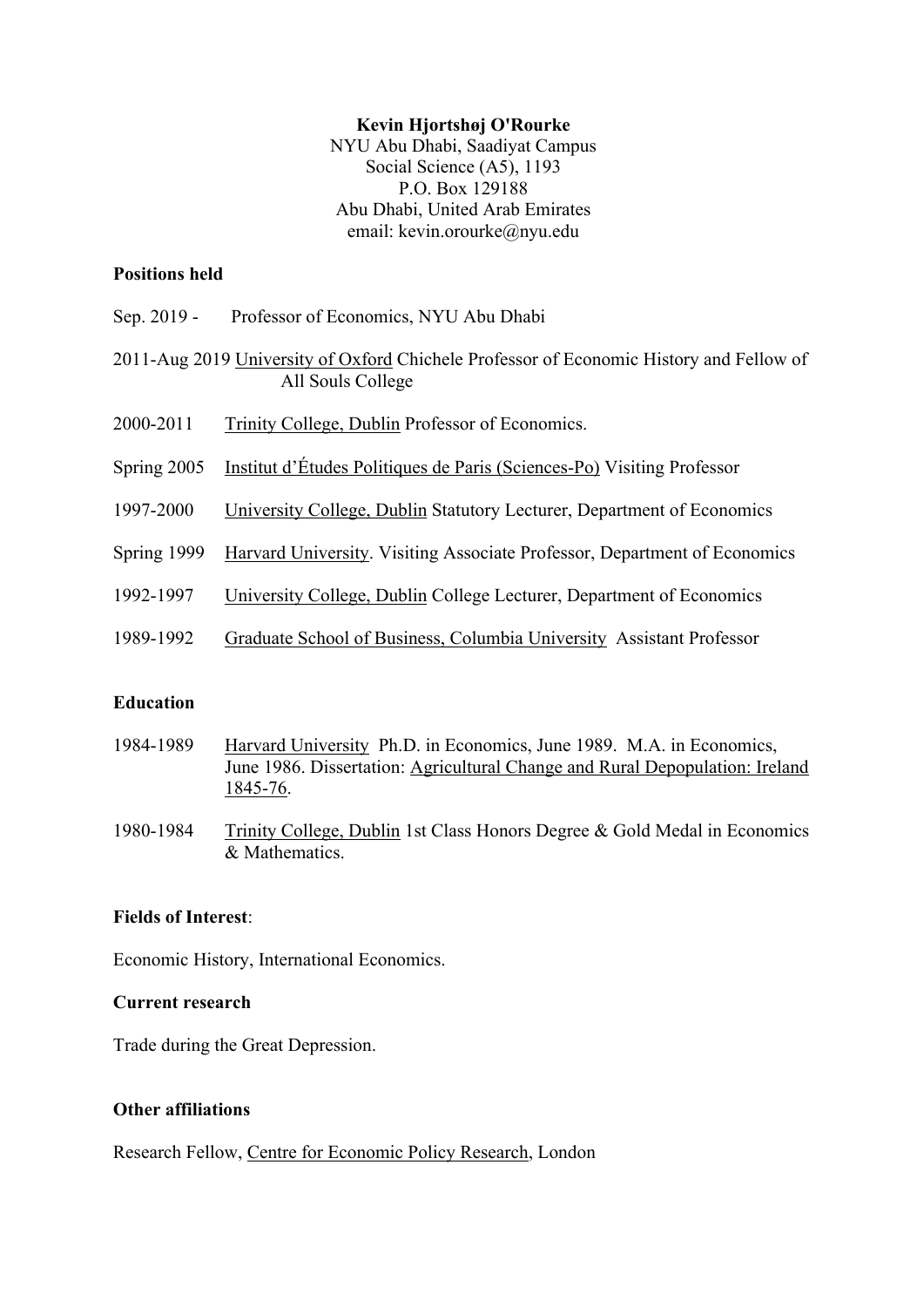Research Associate, National Bureau for Economic Research, Cambridge, Massachusetts (International Trade and Investment Program). Visiting Professor, University College Dublin, 2015-present Visiting Research Fellow, Department of Economics, Trinity College Dublin, 2015-present

#### **Current professional activities**

Senior Editor, Economic Policy, 2015-present.

Editorial Board member, Covid Economics: A Real-Time Journal (2020-present)

International Advisory Board member, Scandinavian Economic History Review, 2015 present.

Member, Conseil d'Administration de la Fondation de la Banque de France, 2017-present.

#### **Previous professional activities**

Member, Council, Royal Economic Society, 2015-20

Editorial Board member, Economic History Review, 2011-20

Economics Delegate, Oxford University Press, 2016-2019

Editorial Board member, Oxford Economic Papers, 2011-2019

Research Director, Centre for Economic Policy Research, London, 2014-2018

Trustee, European Historical Economics Society, 2013-2016

Trustee, Cliometric Society, 2013-2016

Member, Scientific Council, Bruegel, 2012-2017

Member, Comité scientifique, Autorité de contrôle prudentiel et de résolution, Banque de France, 2013-2016

Associate Member, Nuffield College, Oxford, 2012-2015

- London, 2012-2013 Programme Director, Economic History Programme, Centre for Economic Policy Research,
- Series Editor, People, Markets, Goods: Economies and Societies in History (Boydell and Brewer)

Vice-President, Economic History Association, 2011-12

President, European Historical Economics Society, 2009-2011. Trustee, 1996-2006.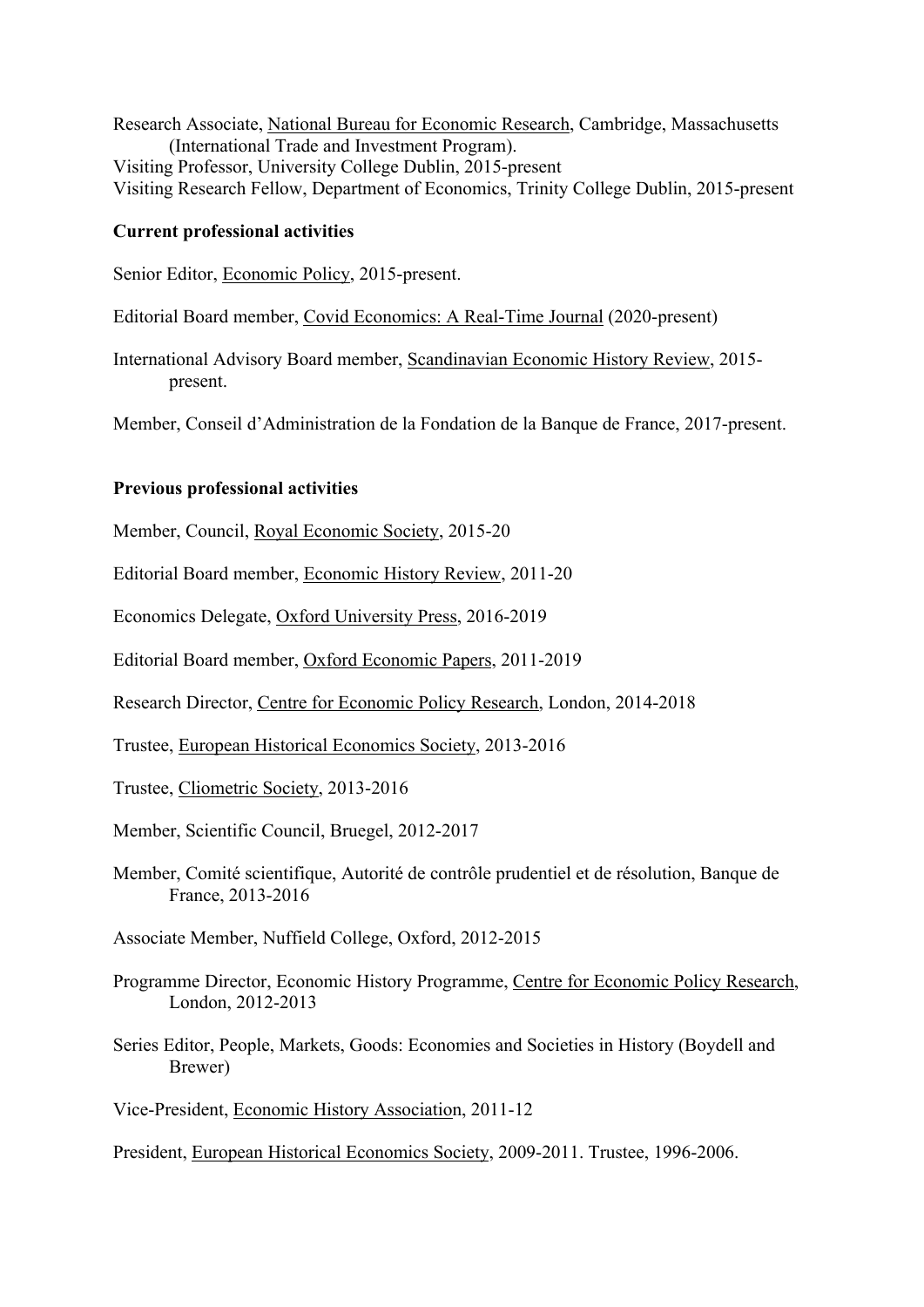Editorial Board member, World Politics, 2007-2013.

- Member, Centre for European Reform Commission on the UK's membership of the single market, 2013
- Member, INET Council on the Euro Zone Crisis, 2012
- Evaluator, ERC Starting Grant, 2012
- Co-organiser, Centre for Economic Policy Research Economic History Initiative, 2004-2012.
- Member, International Advisory Committee, Irish Research Council for Humanities and Social Sciences, 2009-2011.
- External examiner, PhD dissertation, European University Institute, 2010.
- Co-convenor, dissertation session, Economic History Assocation annual meetings, New Haven, September 2008.
- Panel Member, Economic Policy, 2006-2008.
- Editor, European Review of Economic History, 2003-2007.
- External examiner, PhD dissertation, Institut d'Études Politiques de Paris (Sciences-Po), Paris, 2005.
- Member, International Advisory Board, Centre for the Study of Globalisation and Regionalisation, University of Warwick, 2003-2005.
- External examiner, PhD dissertation, Humboldt -Universität zu Berlin, 2003.

Trustee, Cliometric Society, 1998-2001

Co-editor of the Historical National Accounting Group's Database of Irish Historical Statistics (with Jason Begley and Frank Geary). HNAG's aim is to stimulate quantitative research in Irish economic history by providing estimates of Irish national income prior to the commencement of official data, and by collecting Irish historical statistics.

Editorial Board member, Journal of Economic History, 1998-2001

Associate Editor, Economics Bulletin, 2001-2008.

Member, Global Economic History Network.

Research Associate, IIIS, Trinity College Dublin, 2011-2015.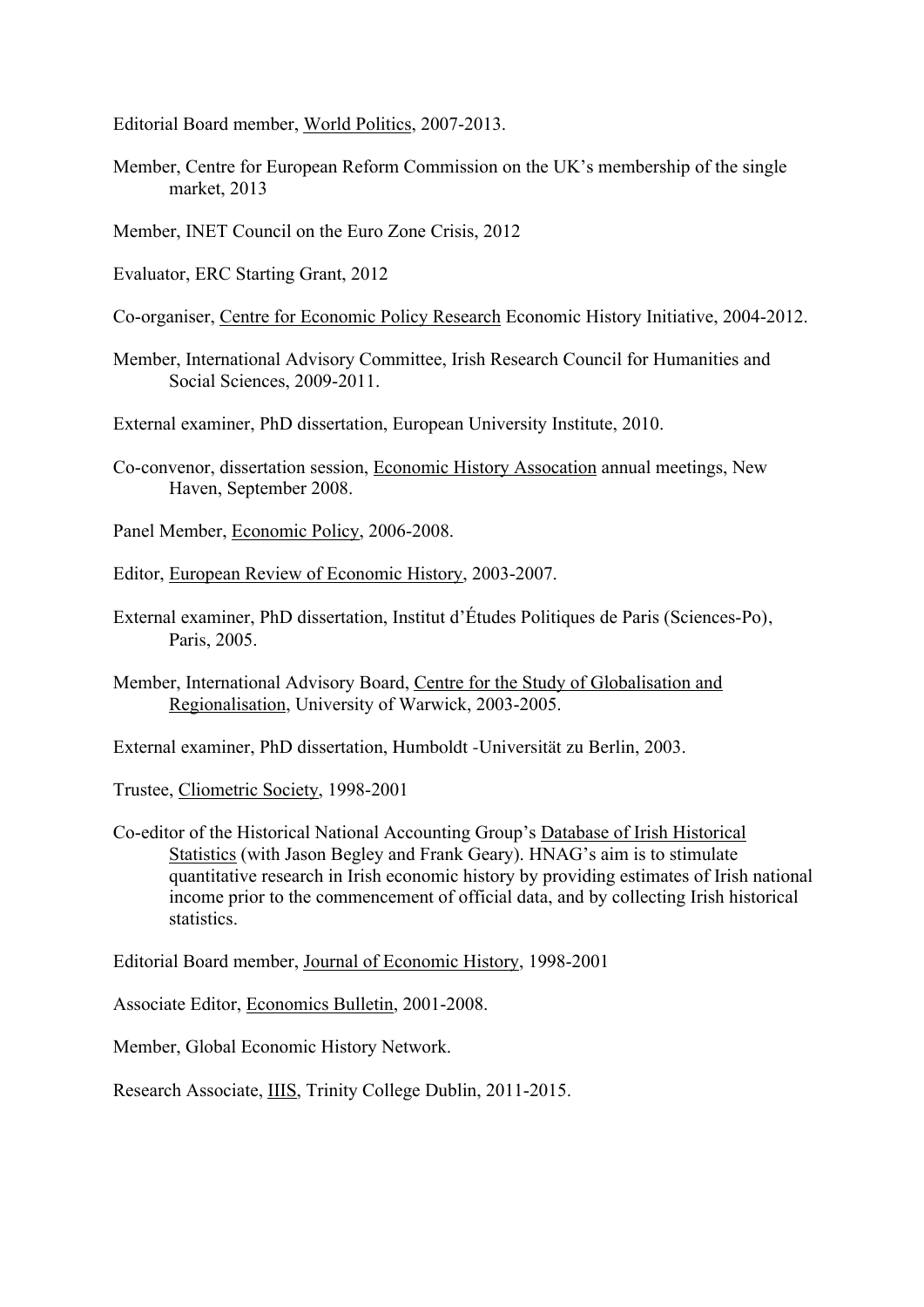# **Honours and keynote lectures**

| 2020 | Keynote lecture, 15th ISGEP Workshop, Dublin                                                                                                                                                                                                                                                                              |
|------|---------------------------------------------------------------------------------------------------------------------------------------------------------------------------------------------------------------------------------------------------------------------------------------------------------------------------|
| 2019 | Elected Fellow of the Academy of Social Sciences.<br>Keynote lecture, On the Brink of Brexit conference, Central Bank of Ireland.<br>Keynote lecture, Accounting for the Wealth of Nations conference, University<br>of Southern Denmark.                                                                                 |
| 2018 | Keynote lecture, CESifo Venice Summer Institute                                                                                                                                                                                                                                                                           |
| 2017 | Keynote lecture, 3 <sup>rd</sup> LSE Interwar Economic History Workshop<br>Keynote lecture, 3 <sup>rd</sup> Annual Meeting, Danish Economic and Social History<br>Society<br>Connell Lecture, Economic and Social History Society of Ireland.                                                                             |
| 2016 | Keynote address delivered to the National Conference, $1916 - 2016$ : The<br>Promise and Challenge of National Sovereignty, NUI Galway<br>Keynote address, Institute for International and European Affairs, Dublin<br>Keynote lecture, QUB workshop on Historical Globalisation and the<br><b>Integration of Markets</b> |
| 2015 | Keynes Lecture, British Academy                                                                                                                                                                                                                                                                                           |
| 2014 | Keynote address, 9 <sup>th</sup> Sound Economic History Conference, Copenhagen.<br>Keynote lecture, FRESH Economic Geography in Historical Perspective<br>meeting, Dublin                                                                                                                                                 |
| 2013 | Elected Fellow of the British Academy<br>Chaire W.J. Ganshof Van Der Meersch Lecture, Institute for European<br>Affairs, Université Libre de Bruxelles.<br>Luca d'Agliano Lecture in Development Economics, Turin                                                                                                         |
| 2011 | Sir John Hicks Lecture on Economic History, All Souls College,<br>Oxford                                                                                                                                                                                                                                                  |
| 2009 | Elected to Membership of the Royal Irish Academy<br>Awarded ERC Advanced Investigator Grant                                                                                                                                                                                                                               |
| 2007 | Keynote speaker, 2nd Sound Economic History Workshop, Lund, 23<br>November.                                                                                                                                                                                                                                               |
|      | Keynote speaker, 27th Meeting of the Portuguese Association of Economic<br>and Social History, Lisbon, 16 November.                                                                                                                                                                                                       |
|      | IRCHSS Government of Ireland Senior Research Fellowship, 2007-8                                                                                                                                                                                                                                                           |
| 2003 | IRCHSS Government of Ireland Senior Research Fellowship, 2003-4                                                                                                                                                                                                                                                           |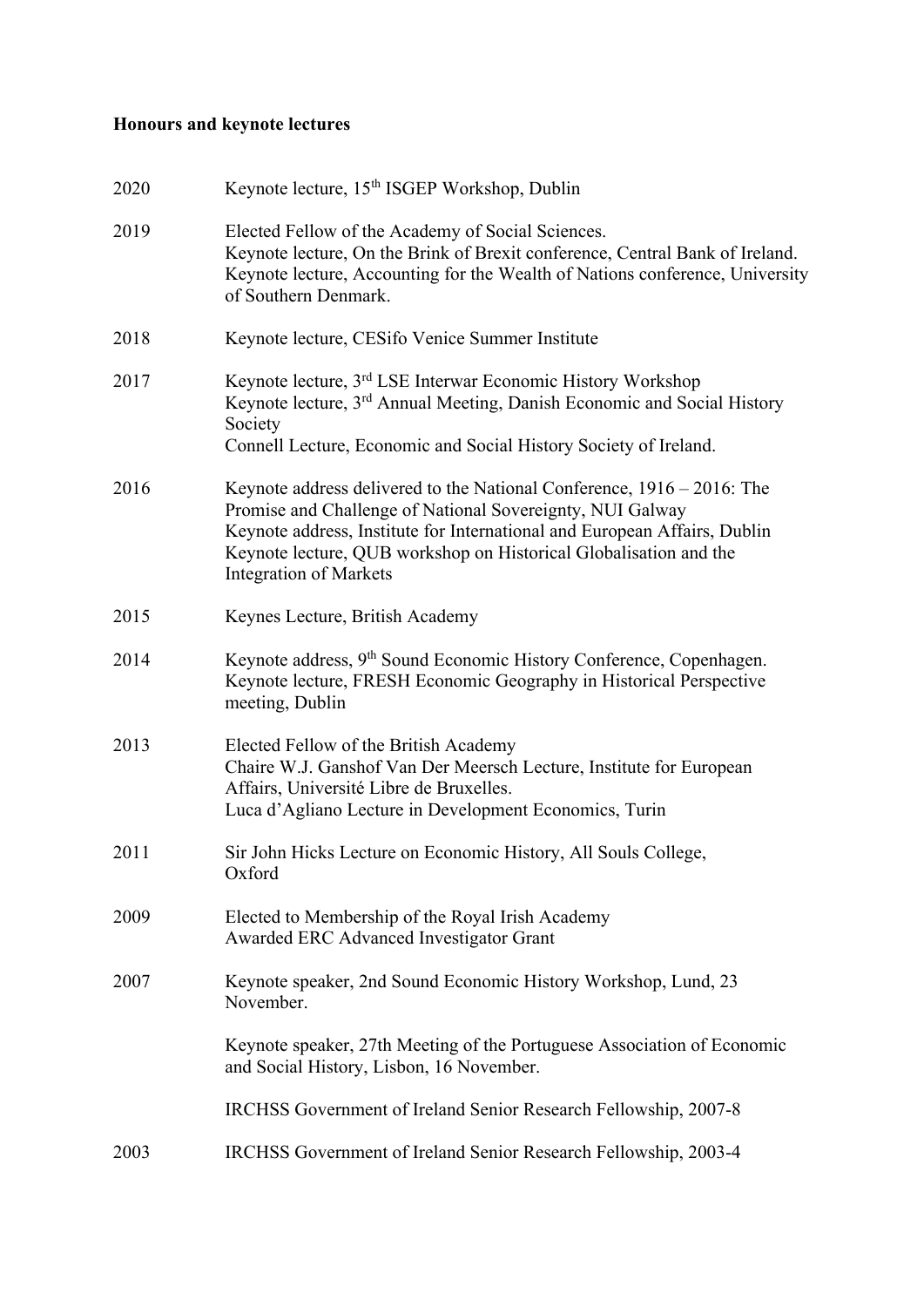| 1999 | Association of American Publishers/PSP Award for best new scholarly book<br>in Economics, 1999 (for Globalization and History).                                           |
|------|---------------------------------------------------------------------------------------------------------------------------------------------------------------------------|
| 1998 | Cole Prize Winner, 1997-98: awarded annually to author of best article<br>published in the Journal of Economic History (for "The European grain<br>invasion, 1870-1913"). |
| 1994 | Joint winner, International Economic History Congress dissertation<br>competition, Milan.                                                                                 |
|      | Barrington Prize Lecturer, Statistical and Social Inquiry Society of Ireland.                                                                                             |
|      | President's Research Award, UCD.                                                                                                                                          |
| 1988 | Alfred P. Sloan Dissertation Fellowship, 1988-89.                                                                                                                         |
|      | Jens Aubrey Westengaard Scholarship, 1988.                                                                                                                                |
| 1984 | Whately Prize in Economics, TCD.                                                                                                                                          |
|      | Annual Silver Medal for Composition, Dublin University Theological Society.                                                                                               |
| 1982 | Foundation Scholarship, Economics and Mathematics, TCD.                                                                                                                   |
| 1980 | Entrance Exhibition, First Class, Ancient and Modern Literature, TCD.                                                                                                     |

# **Academic fund-raising activities**

- Oxford team leader, MACROHIST, an Initial Training Network funded under FP7, due to begin in 2013.
- Awarded ERC Advanced Investigator Grant, for TRADEDEPRESSION: Trade and the Great Depression in a Long Run Perspective (Grant Agreement No. 249546). The project will run from 2010 to 2015. The award is worth  $\epsilon$ 1.4 million.
- Senior Investigator, "Globalization and Growth: Lessons from British Trade Statistics", NSF Award SES- 0851158 (with David Jacks, Simon Fraser, and Alan M. Taylor, UC Davis). The project will collect and analyze English (and later British) trade data for the 18th and 19th centuries.
- Co-ordinator (with Stephen Broadberry) of Collaborative Research Project **HI-POD**: of the Great Divergence (Proposal 225342). The project ran from 2008 to 2012, and Historical Patterns of Development and Underdevelopment: Origins and Persistence the requested EU contribution was  $\epsilon$ 1.34 million.
- Co-ordinator (with Stephen Broadberry) of Research Training Network Proposal FP6- 512439, Unifying the European Experience: Historical Lessons of Pan-European Development. The proposal was made on behalf of the Economic History Initiative at the CEPR. The grant was for over  $\epsilon$ 1.7 million. The RTN's aim was to promote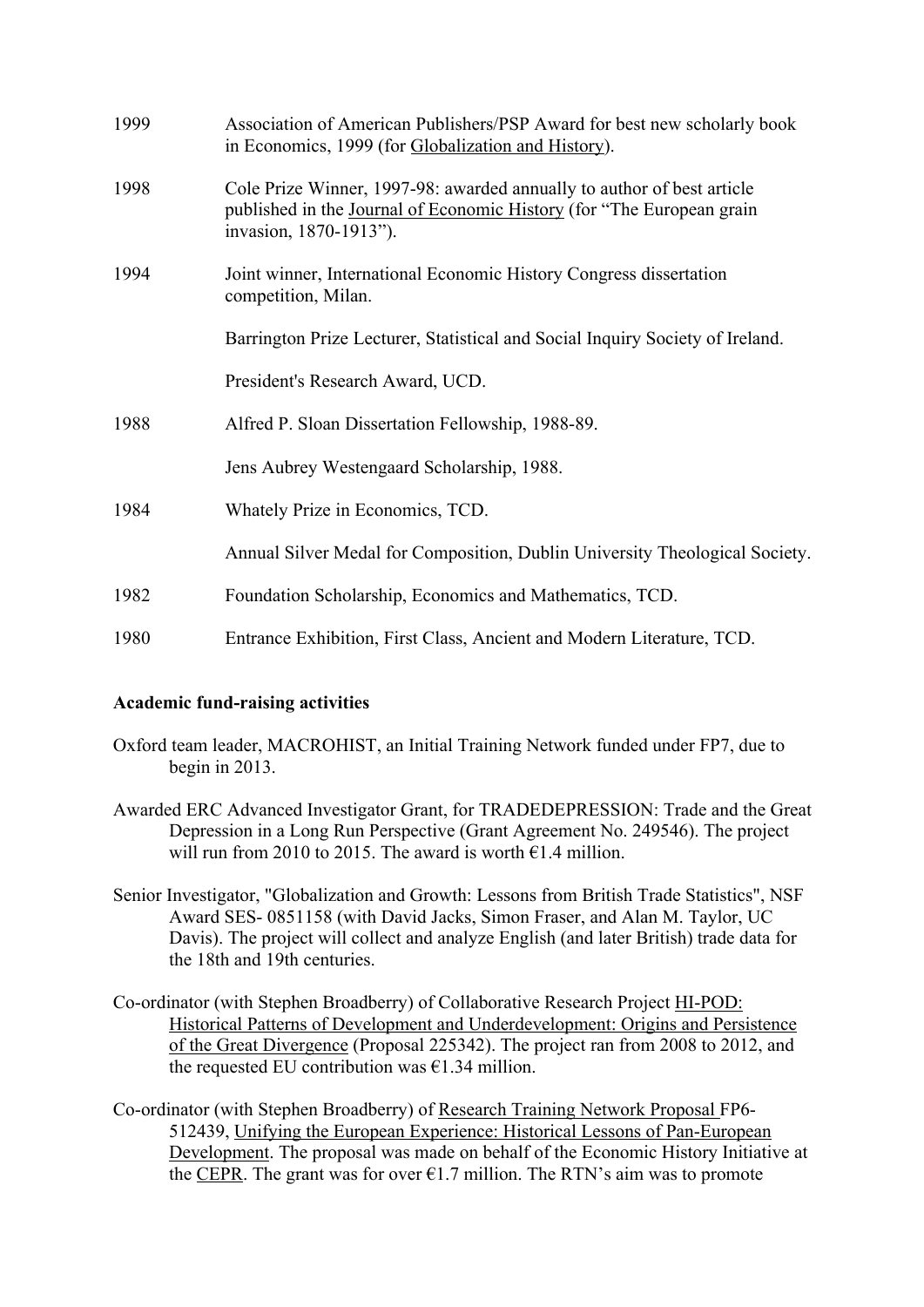comparative and pan-European economic history, as well as 'presentist' economic history which speaks to today's academic and policy debates.

- Co-ordinator of the successful TCD PRTLI application to the HEA on behalf of the Institute for International Integration Studies. The PRTLI grant was worth €8.8 million.
- Team leader in successful Research Training Network Proposal on Trade, Industrialization and Development, co-ordinated by London School of Economics.

#### **PhD students in academic and research positions**

Sibylle Lehmann-Hasemeyer (University of Hohenheim) Alan de Bromhead (Queens University Belfast) Jules Hugot (Javeriana University, Bogotá) Kazim Baycar (Yildiz Technical University and Istanbul Medeniyet University) Diana Greenwald (Isabella Stewart Gardner Museum) Simon Mee (European Central Bank) Simon Unger (German Historical Institute, Rome)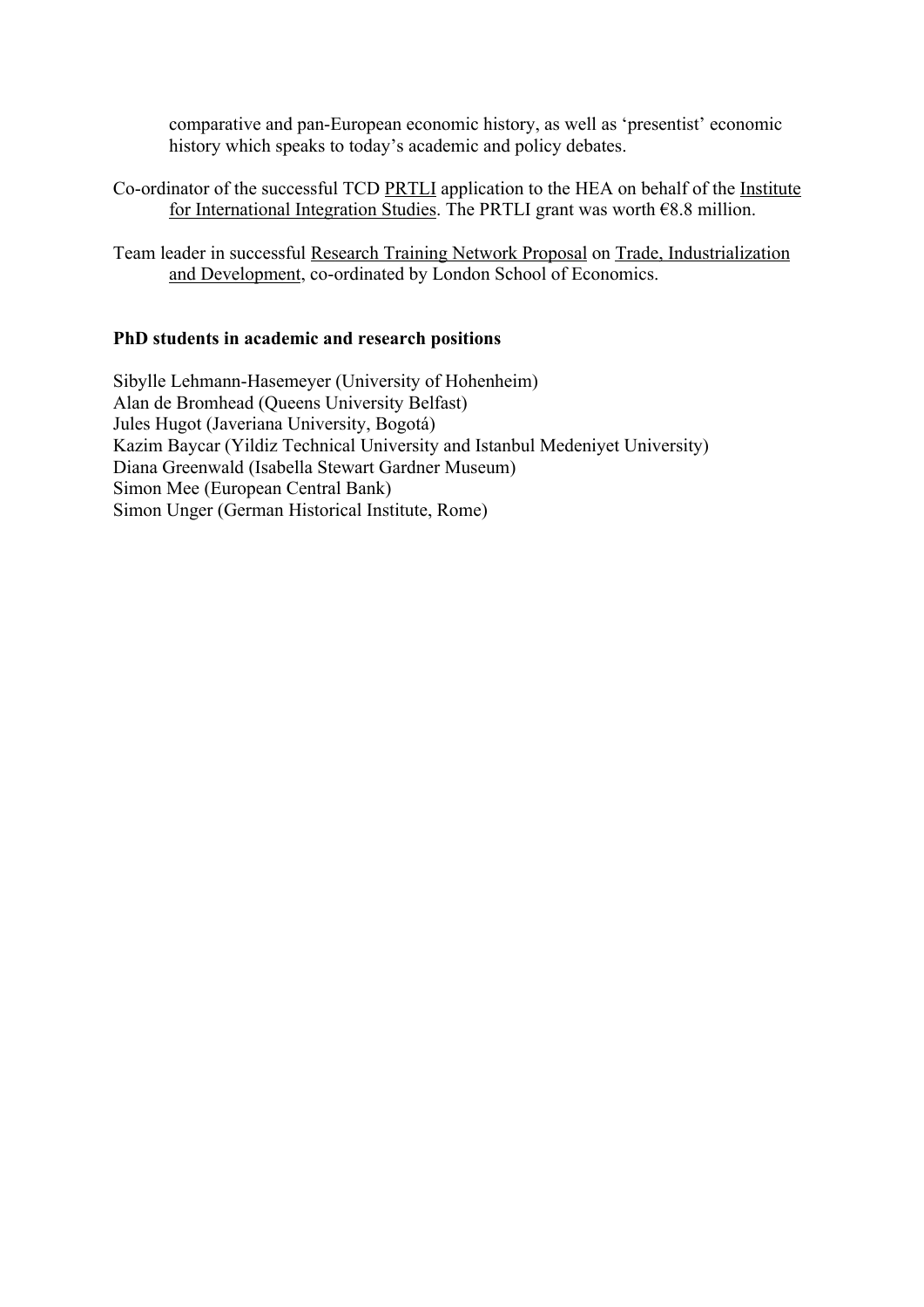# **Publications A. Books**

 Cambridge Massachusetts, MIT Press (with Jeffrey G. Williamson) (1999). 1. Globalization and History: The Evolution of a Nineteenth-Century Atlantic Economy,

atlantica nell'Ottocento (Bologna: Il Mulino, 2005). Also published as Globalización e Winner of the Association of American Publishers/PSP Award for best new scholarly book in Economics, 1999. Also published as Globalizzazione et storia: L'evoluzione dell'economia historia: La evolución de una economía atlantica del siglo XIX (Zaragoza: Prensas Universitarias de Zaragoza, 2006). Also published in Korean (Seoul: Hankook Publishing Company, 2010).

 Princeton New Jersey, Princeton University Press, (with Ronald Findlay) (2007). 2. Power and Plenty: Trade, War, and the World Economy in the Second Millennium,

Also published as 强权与富足 (China CITIC Press, 2012); Güç ve Refah (Kure Yayinlari, 2013); Potere e richezza: Una storia economica del mondo (UTET, 2017). Also published in Arabic (King Saud University Press, 2014). Translations forthcoming in Korean and Russian.

 3. Une Brève Histoire du Brexit, Paris, Odile Jacob (2018). Published in English in 2019, under the titleA Short History of Brexit: From Brentry to Backstop (Penguin). The book was listed by the Financial Times as one of its best politics books of the year. Short-listed for Christopher Ewart-Biggs Memorial Prize for "a work dealing with the implications of Brexit". Also shortlisted for the "Prix mieux comprendre l'Europe".

# **B. Edited books**

 Edward Elgar (2005). 1. The International Trading System, Globalization and History, 2 volumes, Cheltenham:

 Taylor) (2007). 2. The New Comparative Economic History: Essays in Honor of Jeffrey G. Williamson, Cambridge, Massachusetts, MIT Press (co-edited with Timothy J. Hatton and Alan M.

 University Press (co-edited with Stephen N. Broadberry) (2010). Also published as Кембриджская экономическая история Европы Нового и Новейшего времени (2014). 3. The Cambridge Economic History of Modern Europe, 2 volumes, Cambridge, Cambridge

4. The Spread of Modern Industry to the Periphery since 1870 (co-edited with Jeffrey G. Williamson) (2017), Oxford University Press.

**C. Articles and chapters** (\*: refereed journal article; §: lead article)

 1. (\*) " Tariffs and the current account with short-run capital specificity," Economics Letters 30, 67-70 (1989).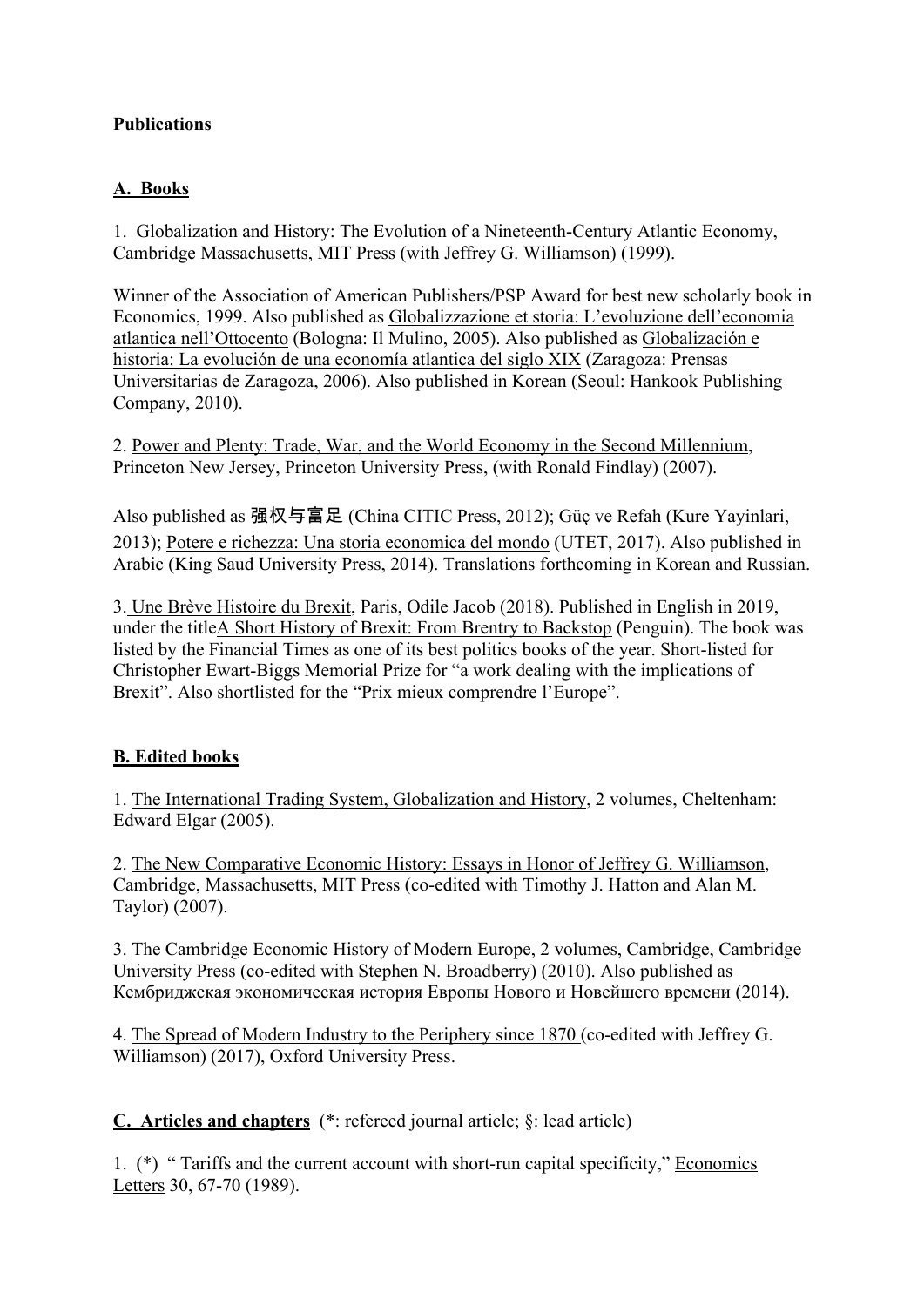appeared in 5th edition (1987). 2. "The non-traded and service sectors: misconceptions and issues," in The Economy of Ireland, 6th edition, ed. John O'Hagan, Irish Management Institute (1991). An earlier version

3. (\*) "Commercial policy and the current account: a Mussa-Neary approach," Economic and Social Review 22, 157-170 (1991).

4. (\*, §) "Did the great Irish famine matter?," <u>Journal of Economic History</u> 51, 1-22 (1991).

Reprinted in The Economic Development of Ireland since 1870 (ed. Cormac Ó Gráda), Edward Elgar (1993); also reprinted in The Economics of Famine (ed. Jean Drèze), Edward Elgar (1999).

 Journal of Economic History 51, 357-366 (1991). 5. "Burn everything British but their coal: the Anglo-Irish Economic War of the 1930's,"

Reprinted in The Economic Development of Ireland since 1870 (ed. Cormac Ó Gráda), Edward Elgar (1993); also reprinted in The History of Anglo-Irish Relations, Volume III, From the Treaty to the Present, ed. Alan O'Day and N.C. Fleming (Aldershot: Ashgate).

Economic History 28, 409-432 (1991). 6. (\*) "Rural depopulation in a small open economy: Ireland 1856-1876," Explorations in

 44, 322-340 (1992). 7. (\*) "Why Ireland emigrated: a positive theory of factor flows," Oxford Economic Papers

 31, 120-138 (1994). 8. (\*) "The repeal of the Corn Laws and Irish emigration," Explorations in Economic History

Review 84, 309-313 (1994). 9. "The Economic impact of the Famine in the short and long run," American Economic

Social History XXI, 58-71 (with Ben Polak) (1994). 10. (\*) "Property transactions in Ireland, 1708-1988: an introduction," Irish Economic and

Ohlin right?," Journal of Economic History 54, 892-916 (with Jeffrey G. Williamson) (1994). 11. (\*) "Late 19th century Anglo-American factor price convergence: were Heckscher and

 Jeffrey G. Williamson and Timothy J. Hatton) (1994). 12. "Mass migration, commodity market integration and real wage convergence: the late nineteenth century Atlantic economy," in Migration and the International Labor Market 1850-1939, ed. Timothy J. Hatton and Jeffrey G. Williamson, Routledge, 203-220 (with

 Hatton) (1994). 13. "The impact of emigration on real wages in Ireland, 1850-1914," in Migration and the International Labor Market 1850-1939, 221-239 (with George R. Boyer and Timothy J.

14. "Did labor flow uphill? International migration and wage rates in 20th century Ireland," in Labor Market Evolution: The Economic History of Market Integration, Wage Flexibility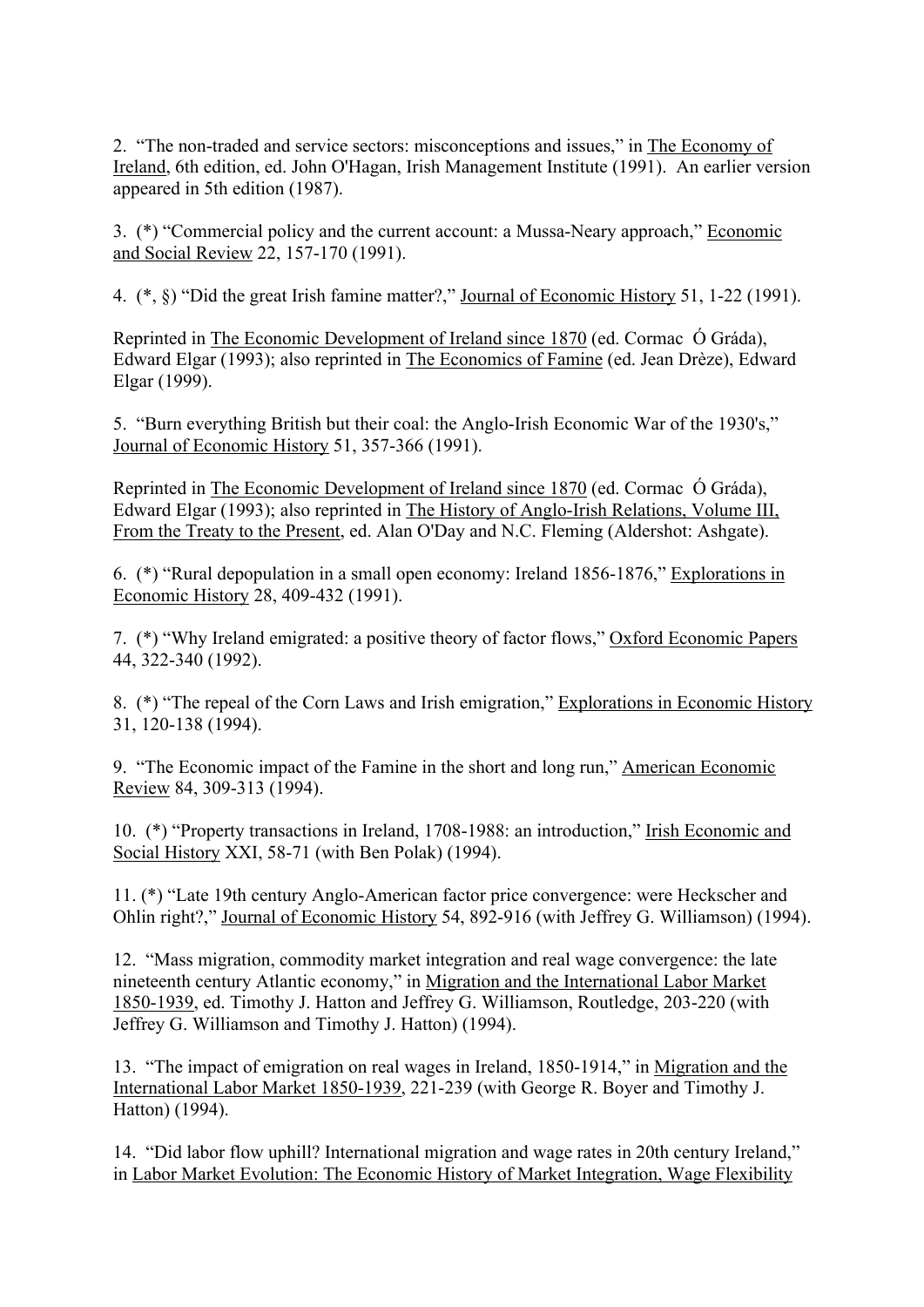160 (1994). and the Employment Relation, ed. George Grantham and Mary MacKinnon, Routledge, 139-

 in Economic History 15, 215-259 (1995). 15. "Industrial policy, employment policy and the non-traded sector," Journal of the Statistical and Social Inquiry Society of Ireland XXVII, Part II, 61-80 (1994/1995). 16. (\*) "The costs of international economic disintegration: Ireland in the 1930's," Research

Economics 8, 407-421 (1995). 17. (\*) "Emigration and living standards in Ireland since the Famine," Journal of Population

 Williamson) (1995). 18. (\*, §) "Open economy forces and late 19th century Swedish catch-up: a quantitative accounting," Scandinavian Economic History Review XLIII, 171-203 (with Jeffrey G.

19. (\*, §) "Education, globalization and catch-up: Scandinavia in the Swedish mirror," Scandinavian Economic History Review XLIII, 287-309 (with Jeffrey G. Williamson) (1995).

 (with Cormac Ó Gráda) (1995). 20. "Economic growth: performance and explanations," in The Economy of Ireland: Policy and Performance of a Small European Country, ed. John O'Hagan, Macmillan Press, 198-227

21. "Conscience and the economist," Doctrine and Life 45, May-June, 347-352 (1995).

22. "An economist looks at Catholic social teaching," Doctrine and Life 45, July-August, 405-413 (1995).

 Gráda) (1996). 23. "Irish economic growth, 1945-1988," in Economic Growth in Europe since 1945, ed. N.F.R. Crafts and Gianni Toniolo, Cambridge University Press, 388-426 (with Cormac Ó

24. (\*, §) "Factor price convergence in the late nineteenth century," International Economic Review 37, 499-530 (with Alan M. Taylor and Jeffrey G. Williamson) (1996).

Reprinted in Historical Foundations of Globalization (ed. James Foreman-Peck), Edward Elgar (1998).

 Jeffrey G. Williamson) (1996). 25. "Reply to Ljungberg," Scandinavian Economic History Review XLIV, 276-279 (with

26. (\*, §) "Migration as disaster relief: lessons from the Great Irish Famine," European Review of Economic History 1, 3-25 (with Cormac Ó Gráda) (1997).

 169-183 (1997). 27. (\*) "Measuring protection: a cautionary tale," Journal of Development Economics 53,

Reprinted in Classical Trade Protectionism 1815-1914 (ed. Jean-Pierre Dormois and Pedro Lains), Routledge (2006).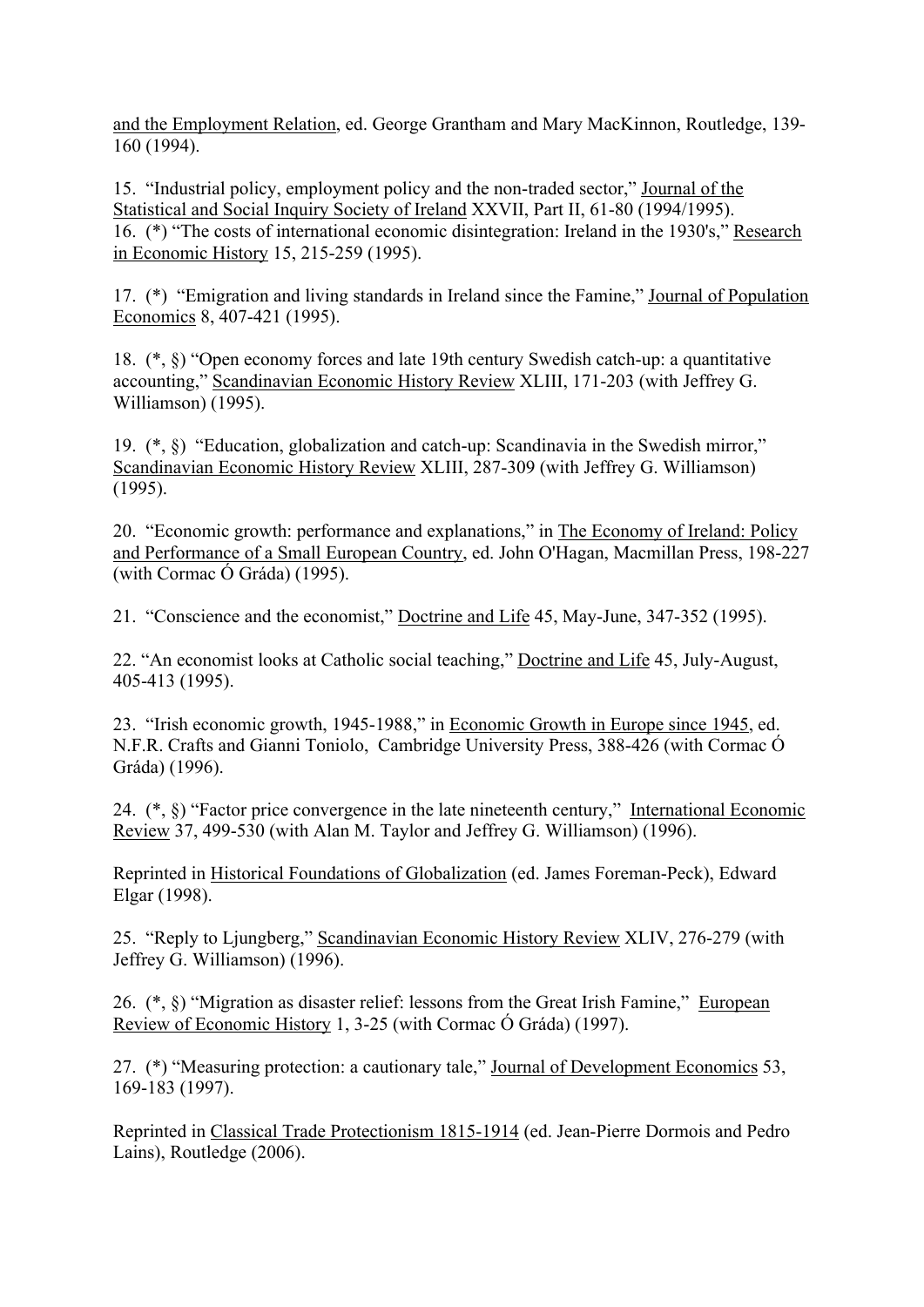European Review of Economic History 1, 153-190 (with Jeffrey G. Williamson) (1997). 28. (\*, §) "Around the European periphery 1870-1913: globalization, schooling and growth,"

 775-801 (1997). 29. (\*, §) "The European grain invasion, 1870-1913," Journal of Economic History 57(4),

 862-865 (1998). 30. "Culture, Malthus, and Irish Demographic History," Journal of Economic History 58,

Social History 25, 22-51 (1998). 31. (\*) "Monetary data and proxy GDP estimates: Ireland 1840-1921," Irish Economic and

Economic Integration 14, 133-168 (1999). 32. (\*, §) "Economic integration and convergence: an historical perspective," Journal of

 University Press, 227-262 (with William J. Collins and Jeffrey G. Williamson) (1999). 33. "Were trade and factor mobility substitutes in history?," in Migration: The Controversies and the Evidence, ed. Riccardo Faini, Jaime de Melo and Klaus F. Zimmermann, Cambridge

 Routledge, 269-296 (with Giovanni Federico) (2000). 34. "Much ado about nothing? Italian trade policy in the late 19th century," in The Mediterranean Response to Globalization before 1950, eds. Ş. Pamuk and J.G. Williamson,

 Wagner, Springer, 39-53 (2000). 35. "Globalization in historical perspective," in Globalization and Unemployment, ed. H.

36. (\*) "Tariffs and growth in the late 19th century," **Economic Journal 110, 456-483 (2000)**.

Reprinted in Classical Trade Protectionism 1815-1914 (ed. Jean-Pierre Dormois and Pedro Lains), Routledge (2006).

 35 (with Giovanni Federico) (2000). 37. (\*, §) "A Social Accounting Matrix for Italy, 1911," Rivista di Storia Economica XVI, 3-

 Cormac Ó Gráda) (2000). 38. "Living standards and growth," in The Economy of Ireland: Policy and Performance of a European Region, ed. J. O'Hagan, Gill and Macmillan/St Martin's Press, 178-204 (with

Economy 16, 829-842 (2000). 39. "British trade policy in the 19th century: a review article," European Journal of Political

 47 (with Rodney Thom) (2000). 40. "Irish inflation: appropriate policy responses," Irish Banking Review (Winter 2000), 33-

 206 (with Richard Sinnott) (2001). 41. "What determines attitudes towards protection? Some cross-country evidence," in Susan M. Collins and Dani Rodrik (eds.), Brookings Trade Forum, Brookings Institute Press, 157-

Reprinted in International Trade and the New Global Economy, ed. Edward D. Mansfield (Edward Elgar, forthcoming).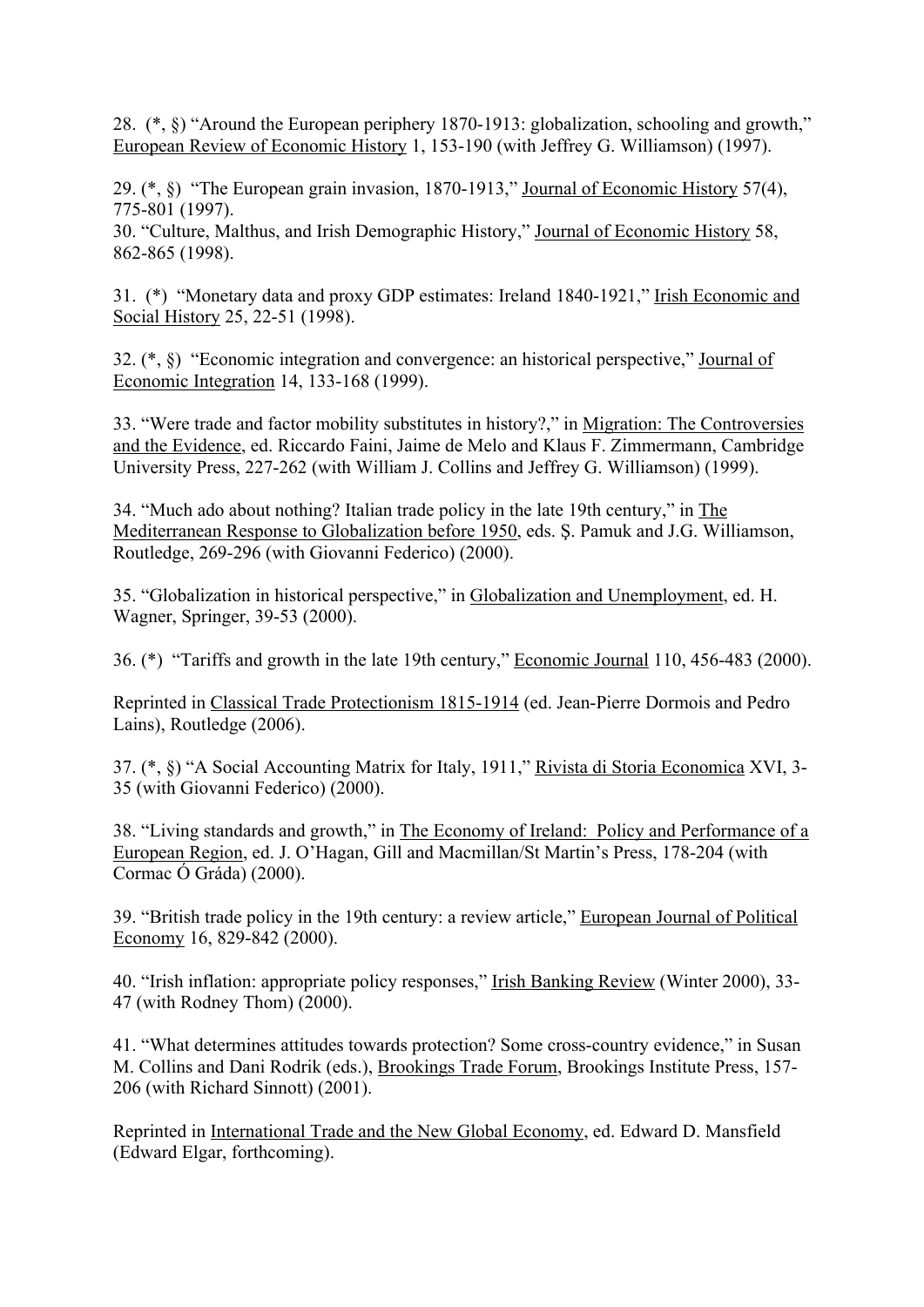(with Jeffrey G. Williamson) (2002). 42. (\*) "When did globalization begin?" European Review of Economic History 6, 23-50

Reprinted in Twentieth Century Economic History: Critical Concepts in Economics (ed. Lars Magnusson), Routledge (2010).

Development Economics, pp. 39-67 (2001/2). 43. (\*) "Globalization and inequality: historical trends," Annual World Bank Conference on

Reprinted in Aussenwirtschaft 57, 1 (2002), 65-101.

History 62(2), 417-456 (with Jeffrey G. Williamson) (2002). 44. (\*) "After Columbus: explaining the global trade boom 1500-1800," Journal of Economic

 Williamson) (2002). 45. "The Heckscher-Ohlin model between 1400 and 2000: when it explained factor price convergence, when it did not, and why," in Bertil Ohlin: A Centennial Celebration 1899- 1999, ed. R. Findlay, L. Jonung and M. Lundahl, MIT Press, 431-461 (with Jeffrey G.

Globe to the Globalization of Europe, ed. H. Kierzkowski, Palgrave, 64-86 (2002). 46. "Europe and the causes of globalization, 1790-2000," in From Europeanization of the

 365-70 (2003). 47. "Long-distance trade: long-distance trade between 1750 and 1914," in Oxford Encyclopedia of Economic History, Volume 3, ed. Joel Mokyr, Oxford University Press,

 Ronald Findlay), 13-62 (2003). 48. "Commodity market integration, 1500-2000," in Globalization in Historical Perspective, ed. M.D. Bordo, A.M. Taylor and J.G. Williamson, University of Chicago Press/NBER, (with

 Gráda, Lilliput Press, 342-55 (2003). 49. "Ireland and the bigger picture," in Refiguring Ireland, ed. David Dickson & Cormac Ó

 109-117 (with Jeffrey G. Williamson) (2004). 50. "Once more: When did globalisation begin?" European Review of Economic History 8,

 Richard Sinnott) (2004). 51. (\*) "Migration flows: Political economy of migration and the empirical challenges." Published as "Flux Migratoires: Économie Politique de la migration et enjeux empiriques," Revue D'Économie du Développement (ABCDE-Europe 2003 special issue) 3/4, 45-76 (with

Journal of Economic Growth 10, 5-34 (with Jeffrey G. Williamson) (2005). 52. (\*, §) "From Malthus to Ohlin: Trade, Industrialisation and Distribution Since 1500,"

Reprinted in The WTO and Labor and Employment, ed. Drusilla K. Brown and Robert M. Stern, Cheltenham (Edward Elgar, 2007).

Century Denmark," Economic History Review LVIII, 520-554 (with Ingrid Henriksen) 53. (\*) "Incentives, Technology and the Shift to Year-Round Dairying in Late Nineteenth-(2005).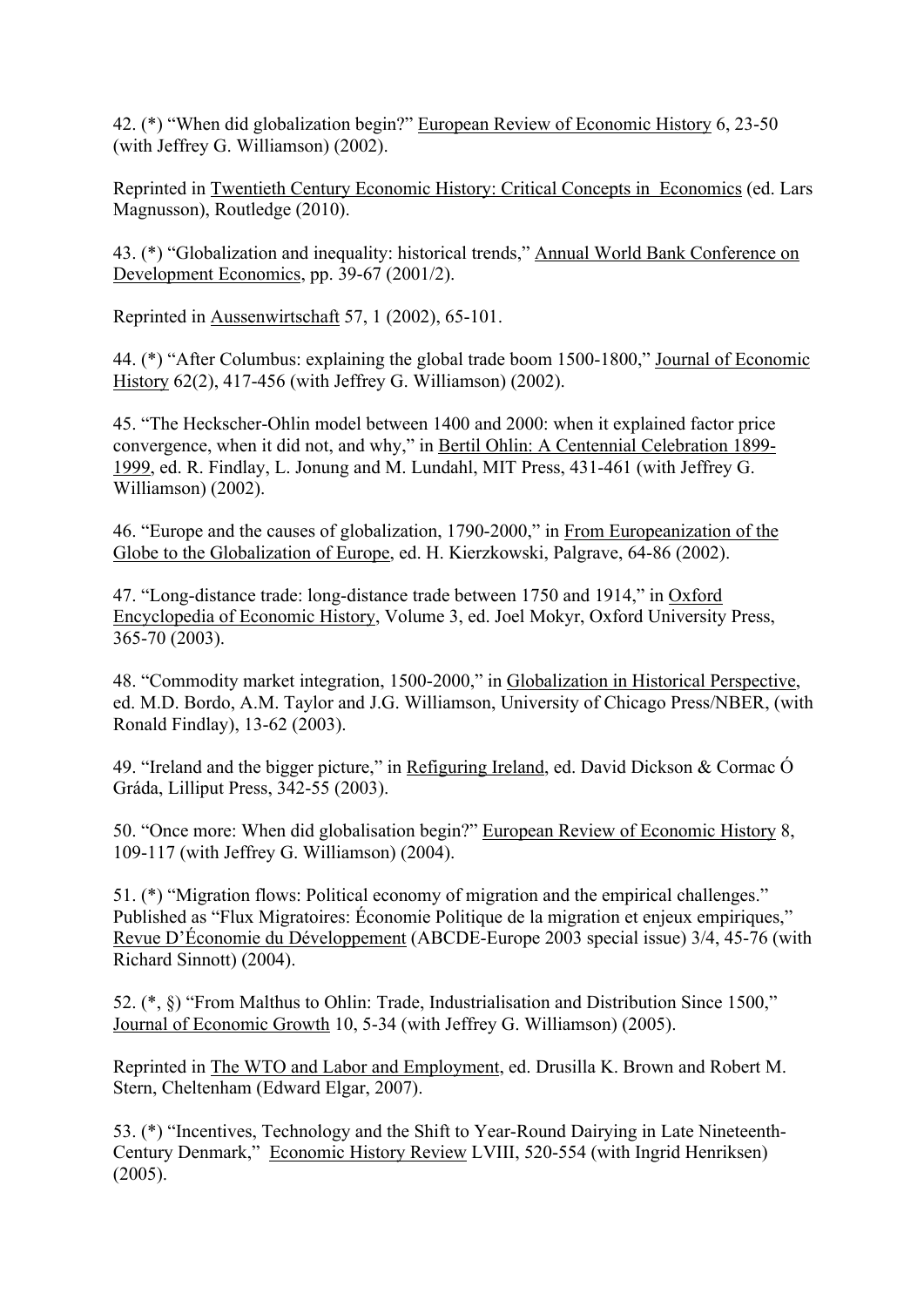Macmillan Reference USA (2005). 54. "Heckscher-Ohlin," in History of World Trade since 1450, ed. John J. McCusker,

 Queen's University Press, 159-196 (2006). 55. "Late Nineteenth-Century Denmark in an Irish Mirror: Land Tenure, Homogeneity, and the Roots of Danish Success," in National Identity and the Varieties of Capitalism: The Danish Experience, ed. John L. Campbell, John A. Hall and Ove K. Pedersen, McGill-

 1793-1815," Journal of Global History 1, 123-149. (2006) 56. (\*) "The worldwide economic impact of the French Revolutionary and Napoleonic Wars,

 Lindgren and M. Lundahl, MIT Press, 107-138 (2006). 57. "Heckscher-Ohlin Theory and Individual Attitudes Towards Globalization," in Eli Heckscher, International Trade, and Economic History, ed. R. Findlay, R. Henriksson, H.

Political Economy 22, 838-861 (with Richard Sinnott) (2006). 58. (\*) "The determinants of individual attitudes towards immigration,"European Journal of

 Jan Aart Scholte, Routledge, Volume 1, pp. 357-363 (2006). 59. "Economic Globalization," in Encyclopedia of Globalization, ed. Roland Robertson and

 Taylor, MIT Press, 193-216 (with Alan M. Taylor) (2007). 60. "Democracy and protectionism," in The New Comparative Economic History: Essays in Honor of Jeffrey G. Williamson, ed. Timothy J. Hatton, Kevin H. O'Rourke and Alan M.

61. (\*) "Culture, conflict and cooperation: Irish dairying before the Great War," Economic Journal 117, 1357-1379 (2007).

Economic Papers, 59 (Supplementary Issue), i8-i30 (2007). 62. (\*, §) "War and welfare: Britain, France and the United States 1807-14,", Oxford

European Review of Economic History 11, 395-417 (2007). 63. (\*) "Property rights, politics and innovation: creamery diffusion in pre-1914 Ireland,"

 Economic Review Papers and Proceedings 98(2), 523-8 (with Gregory Clark and Alan M. 64. "Made in America? The New World, the Old, and the Industrial Revolution." American Taylor) (2008).

 65. "Factor price equalization: historical trends," in The New Palgrave Dictionary of Economics, 2nd Edition, ed. Larry Blume and Steven Durlauf, Palgrave Macmillan (2008).

66. "Protectionism and the Great Depression," **BEPA Monthly Brief 27, 3-7 (2009)**.

67. (\*) "Did Vasco da Gama matter for European markets?"Economic History Review 62(3), 655-684 (with Jeffrey G. Williamson) (2009).

 Andrew C. Sobel, Routledge, 58-77 (2009). 68. "The End of Free Migration: Lessons for Today," in The Challenges of Globalization, ed.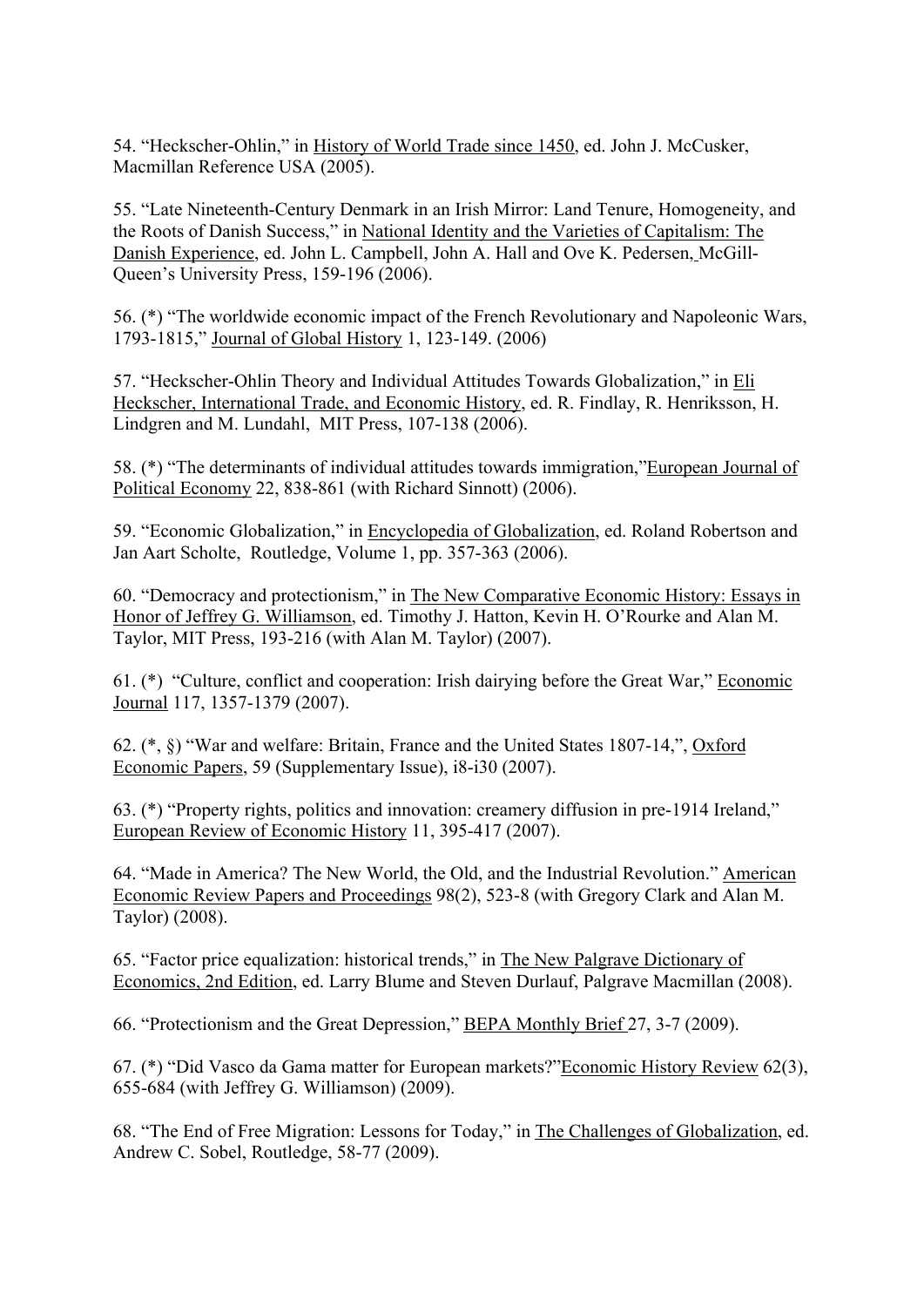69. "Trade and Empire," in Unifying the European Experience: An Economic History of Modern Europe, Volume 1, ed. Stephen N. Broadberry and Kevin H. O'Rourke, Cambridge University Press, 96-121 (with Leandro Prados de la Escosura and Guillaume Daudin) (2010).

 Cambridge University Press, 5-29 (with Guillaume Daudin and Matthias Morys) (2010). 70. "Globalisation, 1870-1914," in Unifying the European Experience: An Economic History of Modern Europe, Volume 2, ed. Stephen N. Broadberry and Kevin H. O'Rourke,

Lessons," Economic Policy 25(62), 219-265 (with Miguel Almunia, Agustín Bénétrix, Barry Eichengreen and Gisela Rua) (2010). 71. (\*, §) "From Great Depression to Great Credit Crisis: Similarities, Differences, and

Economics and Statistics 93(2), 606-616 (with Sibylle Lehmann) (2011). 72. (\*) "The structure of protection and growth in the late nineteenth century," Review of

 Economics and Statistics 93(3), 800-813 (with David S. Jacks and Jeffrey G. Williamson)  $(2011).$ 73. (\*) "Commodity Price Volatility and World Market Integration since 1700." Review of

Reprinted in Recent Developments in Exchange Rate Economics, ed. Meher Manzur and Mark P. Taylor (Edward Elgar, forthcoming).

 Oxford University Press, 557-584 (with Ronald Findlay) (2012). 74. "War, Trade and Natural Resources: A Historical Perspective," in The Oxford Handbook of the Economics of Peace and Conflict ed. Michelle Garfinkel and Stergios Skaperdas,

and David S. Jacks). European Review of Economic History 16(2), 119-143 (2012). 75. (\*, §) "Commodity Market Disintegration in the Interwar Period," (with William Hynes

76. "European Monetary Union in Historical Perspective," *Working Notes* 69, 1-8 (2012).

77. (\*) "How housing slumps end," Economic Policy 27(72), 647-92 (with Agustín Bénétrix and Barry Eichengreen) (2012).

 Kahler and Andrew MacIntyre, Stanford University Press, 142-169 (2013). 78. "Why the EU Won," in Integrating Regions: Asia in Comparative Context, ed. Miles

 James), 37-68 (2013). 79. "Italy and the First Age of Globalization, 1861-1940," in The Oxford Handbook of the Italian Economy Since Unification, ed. Gianni Toniolo, Oxford University Press (with Harold

Journal of Economic History 73(2), 371-406 (with Alan de Bromhead and Barry Eichengreen) (2013). 80. (\*) "Political Extremism in the 1920s and 1930s: Do German Lessons Generalize?"

81. (\*) "Cross of Euros," Journal of Economic Perspectives, 27(3), 167-92 (with Alan M. Taylor) (2013). Reprinted in The Economics of Sovereign Debt (ed. Robert W. Kolb and Frank W. Considine), Edward Elgar (2017).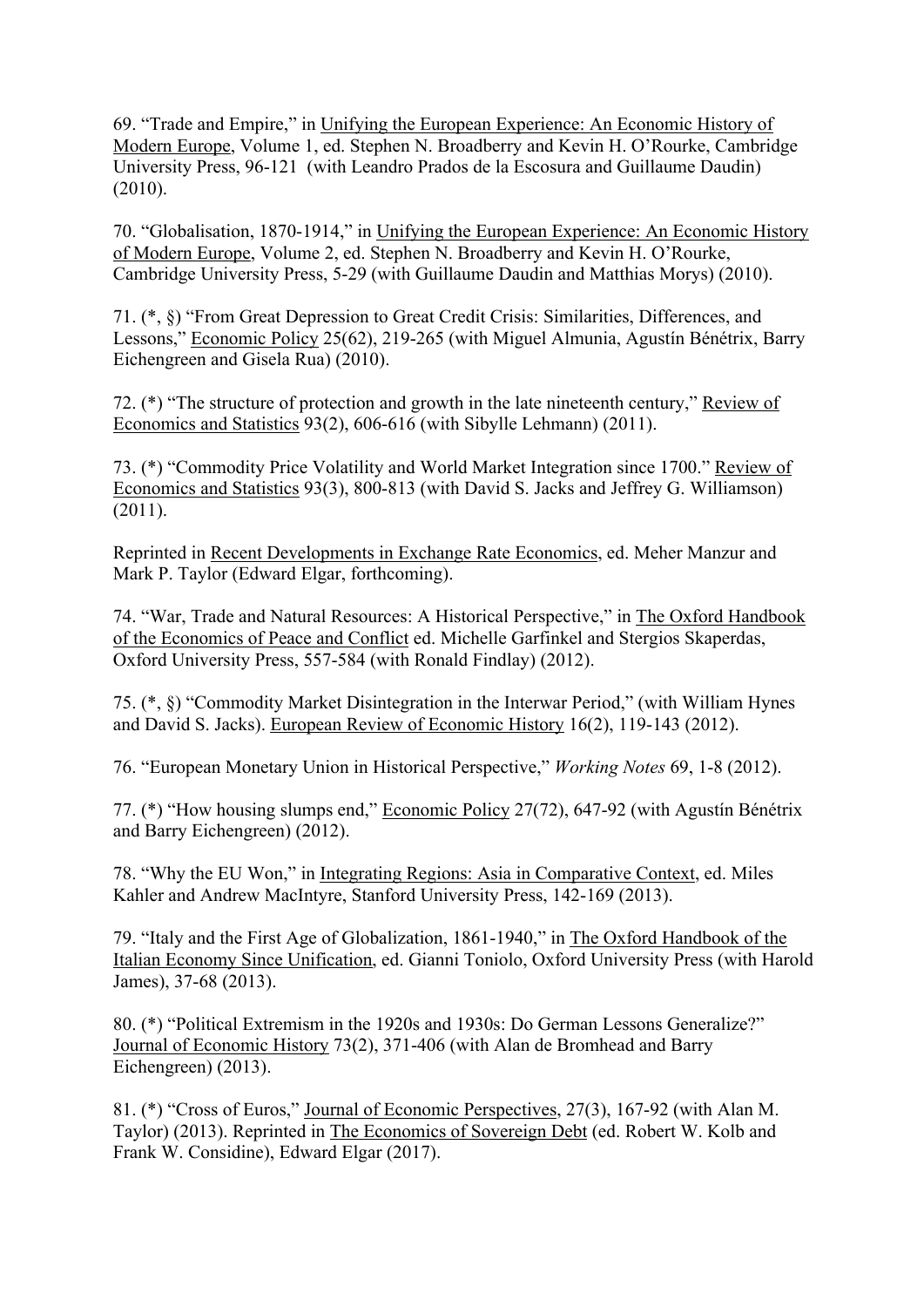Economic Growth 18(4), 373-409 (with Ahmed S. Rahman and Alan M. Taylor) (2013). 82. (\*) "Luddites, the Industrial Revolution, and the Demographic Transition," Journal of

 N. Durlauf and Philippe Aghion, Elsevier, 263-346 (with Nicholas Crafts) (2014). 83. "Twentieth Century Growth," in Handbook of Economic Growth, Volume 2, ed. Steven

 on International Integration, ed. Louis Brennan, Palgrave Macmillan, 287-297 (2014). 84. "A Tale of Two Trilemmas," in Enacting Globalization: Multidisciplinary Perspectives

 (with Douglas A. Irwin) (2014). 85. "Coping with shocks and shifts: The multilateral trading system in historical perspective," in Globalization in an Age of Crisis: Multilateral Economic Cooperation in the Twenty-First Century, ed. Robert C. Feenstra and Alan M. Taylor, University of Chicago Press, 11-37

86. (\*, §) "The Growing Dependence of Britain on Trade during the Industrial Revolution,", Scandinavian Economic History Review 62(2), 109-36 (with Gregory Clark and Alan M. Taylor) (2014).

 University Press, 1-21 (with Jeffrey G. Williamson) (2014). 87. "Introduction: The Spread of and Resistance to Global Capitalism," in The Cambridge History of Capitalism, Volume 2, ed. Larry D . Neal and Jeffrey G. Williamson, Cambridge

88. "From Empire to Europe: Britain in the World Economy," in Cambridge Economic History of Modern Britain, 4<sup>th</sup> edition, ed. Roderick Floud, Jane Humphries and Paul Johnson, Cambridge University Press, 60-94 (2014).

 A.Ursu) (2014). 89. (\*) "A monthly stock exchange index for Ireland, 1864-1930," European Review of Economic History 18(3), 248-276 (with Richard S. Grossman, Ronan C. Lyons and Madalina

Review 26(1), 1-37 (with Agustín S. Bénétrix and Jeffrey G. Williamson) (2015). 90. (\*,§) "The Spread of Manufacturing to the Poor Periphery 1870-2007," Open Economies

91. "The Triangular Trade from a Global Perspective," in The Legacy of Eric Williams: Caribbean Scholar and Statesman, ed. Colin A. Palmer, The University of the West Indies Press (with Ronald Findlay), 165-189 (2015).

92. "The economist and global history," in The Prospect of Global History, ed. Jamie Belich, John Darwin, Margaret Frenz and Chris Wickham, Oxford University Press, 44-62 (2016).

93. "The Great Depression of the 1930s and the world economic crisis after 2008", in A History of the Global Economy, 1500 to the Present, ed. Joerg Baten, Cambridge University Press, 110-114 (2016).

94. "Economic impossibilities for our grandchildren?" Journal of the British Academy 4, 21- 51 (2016).

95. "Measuring the Spread of Modern Manufacturing to the Poor Periphery", in The Spread of Modern Industry to the Periphery since 1870, co-edited by Kevin Hjortshøj O'Rourke and Jeffrey G. Williamson, Oxford University Press, 13-29 (2017).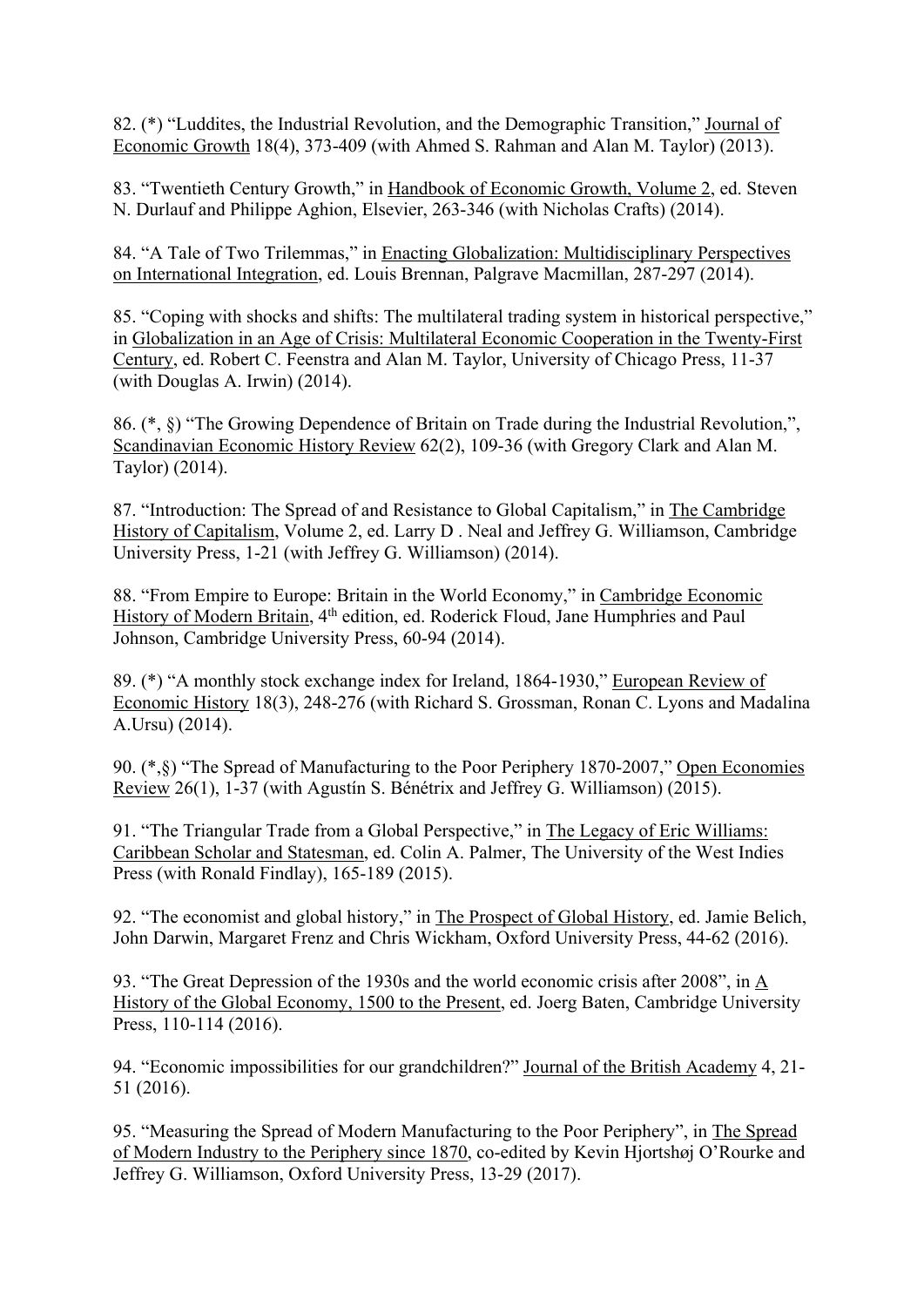96. "Concorrenza e crescita nella storia Europea," in Concorrenza Mercato e Crescita in Italia: Il Lungo Periodo, ed. Alfredo Gigliobianco and Gianni Toniolo, Marsilio, 117-147 (2017).

97. (\*) "Independent Ireland in Comparative Perspective,", Irish Economic and Social History XLIV, 19-45.

98. (\*) "Growth, Import Dependence, and War" (with Roberto Bonfatti), Economic Journal 128(614), 2222-2257 (2018).

99. "Two Great Trade Collapses: The Interwar Period & Great Recession Compared," IMF Economic Review 66(3), 418-439 (2018).

100. (\*,§) "When Britain turned inward: The impact of interwar British protection" (with Alan de Bromhead, Alan Fernihough, Markus Lampe). American Economic Review 109(2), 325-52 (2019).

101. "Economic history and contemporary challenges to globalization." Journal of Economic History 79(2), 356-382 (2019).

102. (\*,§) "The anatomy of a trade collapse: The UK, 1929-33", European Review of Economic History 23(2), 123-144 (2019) (with Alan de Bromhead, Alan Fernihough, Markus Lampe).

# **D. Policy publications**

Verdier and L. Alan Winters). 1. Making Sense of Globalization: A Guide to the Economic Issues, CEPR Policy Paper No. 8 (London: CEPR 2002) (with François Bourguignon, Diane Coyle, Raquel Fernández, Francesco Giavazzi, Dalia Marin, Richard Portes, Paul Seabright, Anthony Venables, Thierry

Verdier and L. Alan Winters).<br>2. <u>Politics and Trade: Lessons from Past Globalisations</u>. Bruegel Essay, February 2009.

3. "Engage multilateral institutions in solutions to today's problems." In What world leaders should do to halt the spread of protectionism, ed. R. Baldwin and S. Evenett. CEPR, 2008. Available at<http://www.voxeu.org/index.php?q=node/2651>.

4. "Government policies and the collapse in trade during the Great Depression." In The great trade collapse: Causes, consequences and prospects, ed. R. Baldwin. CEPR 2009. Available at <http://www.voxeu.org/index.php?q=node/4297>.

 the Department of Foreign Affairs (with Richard Sinnott, Johan A. Elkink and James 5. Attitudes and Behaviour in the Referendum on the Treary of Lisbon. Report prepared for McBride). Available at

<http://www.joselkink.net/files/UCD%20Geary%20Institute%20report%20>- %20DFA%20March%202009%20-%20final%20version.pdf

# **E. Other publications**

1. "Economists and the European democratic deficit," Critical Quarterly 57(2), 121-6 (2015).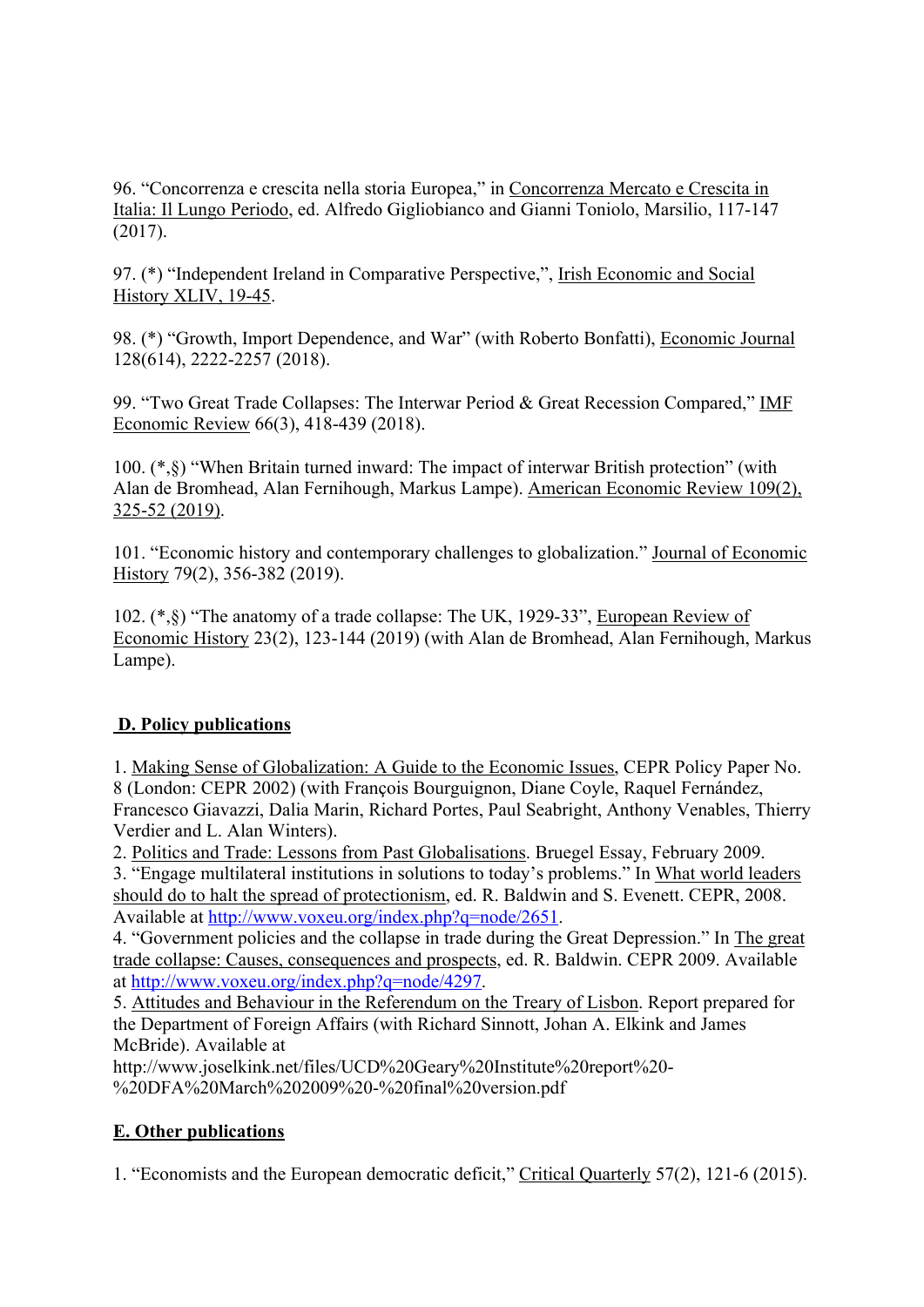- 2. "Migration and the escape from Malthus," Critical Quarterly 57(3), 93-97 (2015).
- 3. "Secular stagnation," Critical Quarterly 57(4), 105-108 (2015).
- 4. "The Davos Lie," Critical Quarterly 58(1), 114-118 (2016).
- 5. "1916," Critical Quarterly 58(2), 121-126 (2016).
- 6. "Brentry," Critical Quarterly 58(3), 118-122 (2016).
- 7. "Passions, interests, and Hobbits," forthcoming, Critical Quarterly.

**F. Book reviews** in Wall Street Journal, Journal of Economic History, Journal of Economic Literature, Agricultural History, International History Review, Economic Journal, English Historical Review, EH.Net, Doctrine and Life, Sunday Tribune, Journal of International Economics; dissertation summaries in Journal of Economic History, Irish Economic and Social History, and Proceedings of the Eleventh International Economic History Congress (Bocconi University, Milan, 1994).

# **G. Journalism**

(Geneva), The International Economy, Exame (Brazil), the Sun (Irish edition), Enjeux Les Eurointelligence Syndicated Column, available at <www.eurointelligence.com>. My articles Newspaper articles for the Irish Times, Irish Independent, Sunday Tribune, Le Temps Echos, Sunday Business Post, Project Syndicate, Le Monde, Guardian, Observer, Financial Times, BBC History Magazine. Columns at<www.voxEU.org>. I contribute to the for Eurointelligence have been published in FT Deutschland and La Repubblica. I was a founding contributor to "The Irish Economy" blog at [http://www.irisheconomy.ie/](http://www.irisheconomy.ie). In 2019 my contributions to the blog were "highly commended" by the judges for the Foundation for Fiscal Studies' Miriam Hederman O'Brien Prize. I have also contributed as a member of Martin Wolf's Economists' Forum at [http://blogs.ft.com/economistsforum/](http://blogs.ft.com/economistsforum).

# **Working Papers**

 1. "The Impact of Interwar Protection: Evidence from India," (with Vellore Arthi, Markus Lampe and Ashwin Nair).

2. "The ends of 30 big depressions," (with Martin Ellison and Sang Seok Lee).

3. "Coal and the European Industrial Revolution" (with Alan Fernihough).

4. "How fixed are global exchange rates?".

5. "Risk, Government and Globalization: International Survey Evidence,"(with Anna Maria Mayda and Richard Sinnott). CEPR Discussion Paper 6354; NBER Working Paper 13037.

6. "Trade, Knowledge and the Industrial Revolution," (with Ahmed S. Rahman and Alan M.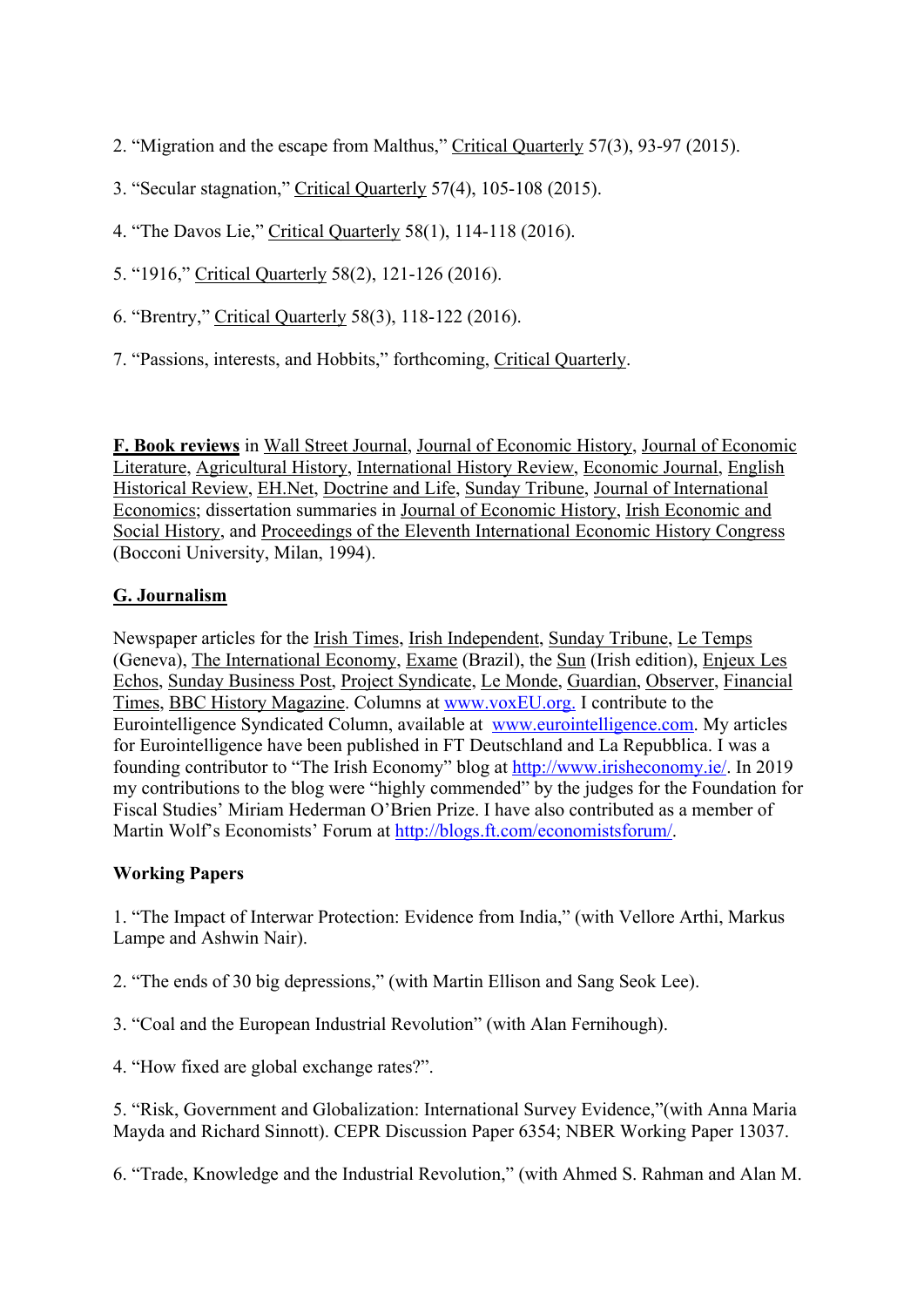Taylor). CEPR Discussion Paper 6293, NBER Working Paper 13057.

7. "Globalization, Growth and Distribution in Spain 1500-1913" (with Joan R. Roses and Jeffrey G. Williamson). CEPR Discussion Paper 6356, NBER Working Paper 13055.

8."What's new about globalization: implications for income inequality in developing countries,"presented at OECD Policy Dialogue on Poverty and Income Inequality in Developing Countries, Paris, 30/11/2000-1/12/2000 (with Richard Kohl)

 CER Working Paper 95/2 (with Kevin Denny and Aoife Hannan), UCD. 9. "A computable general equilibrium model of the Irish economy: technical appendix,"

10. "Harmonizing Irish tax rates: a computable general equilibrium approach," CER Working Paper 95/3 (with Kevin Denny and Aoife Hannan), UCD.

11. "Computable general equilibrium models and economic history," mimeo.

# **Conference organising**

Program committee member, 4th World Congress of Cliometrics, Montreal, July 2000.

Organizer, EHES Summer School in Economic History, Dublin 2001.

Co-organizer, conference on 'The Political Economy of Globalization: Can the Past Inform the Present?', IIIS, Trinity College Dublin (August 29-31, 2002).

Co-organiser, ESF/CEPR conference on 'The Long Run Growth and Development of the World Economy: Measurement and Theory,' Venice International University (April 28-May 1 2005).

Organiser, Global Economic History workshop on 'Imperialism,' Istanbul, September 11-12, 2005.

Co-organiser, First Workshop of the Economic History RTN on 'Europe's Growth and Development Experience', University of Warwick, 28-30 October 2005.

Co-organiser, Conference on 'The New Comparative Economic History,' held in honour of Jeffrey G. Williamson, Harvard University, November 4-5, 2005.

Organiser, Historical National Accounts Group of Ireland Annual Meetings, 2004-6.

Co-organiser, Second Workshop of the Economic History RTN on 'European Growth and Integration since the Mid-Nineteenth Century', Lund, 13-15 October, 2006.

Co-organiser, 'Evolution of the Global Economy' workshop, National Bureau of Economic Research, Cambridge Massachusetts, 2 March, 2007.